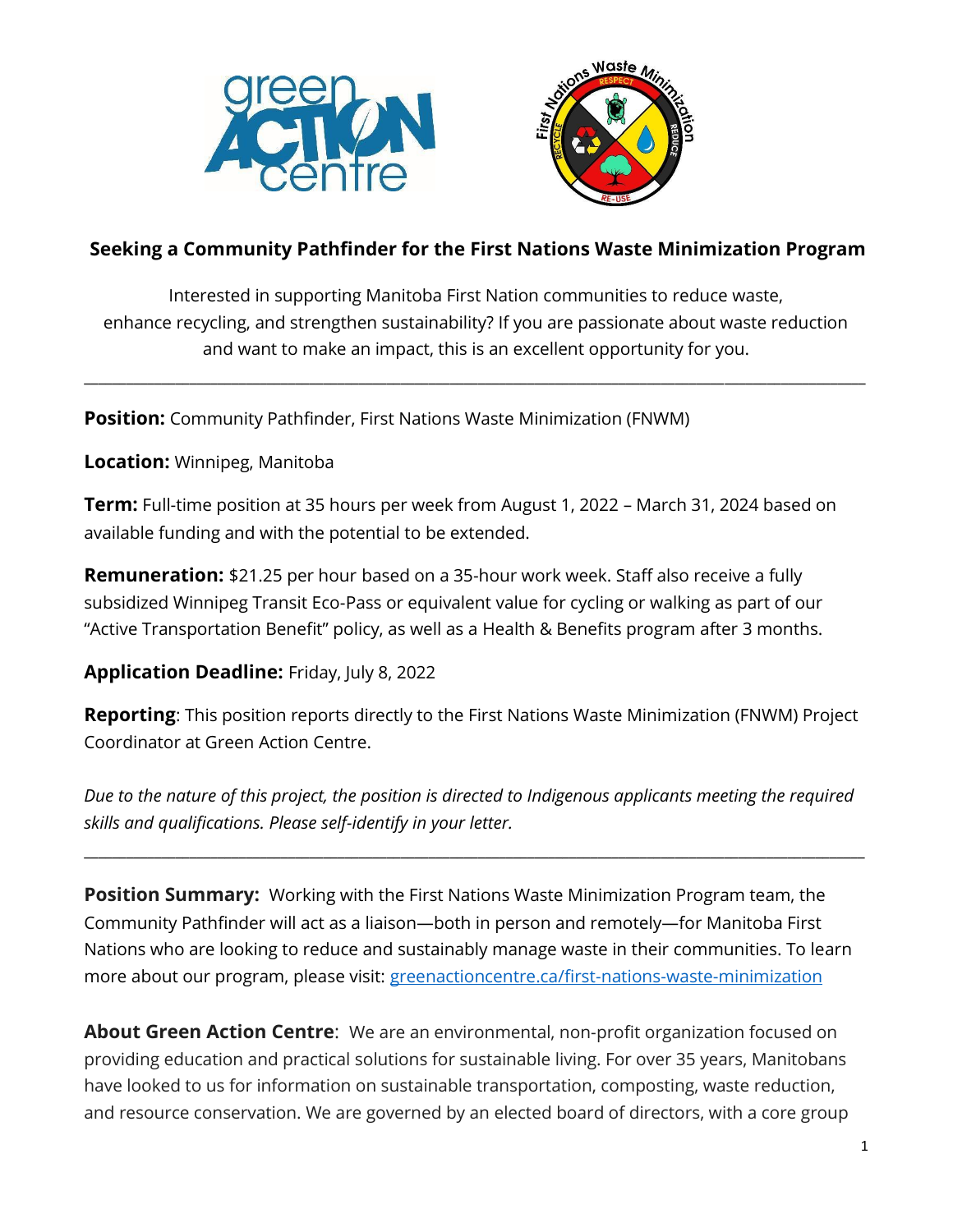of passionate, dedicated staff that promote greener living and down to earth solutions related to climate change, sustainable transportation, overconsumption, and waste reduction for households, workplaces, schools, and communities. We also run a social enterprise, Compost Winnipeg, which provides organic waste collection services for residences, businesses and multifamily dwellings in the Winnipeg area. Our office is located in Treaty 1 territory and the homeland of the Métis Nation in the heart of downtown Winnipeg. Find more information at: [greenactioncentre.ca](https://greenactioncentre.ca/)

# **The Role & Responsibilities**

You should have a fundamental understanding of solid waste management, waste minimization, and recycling in Manitoba; be able to answer basic questions regarding how to reduce waste and recycling options in the province; and know how to connect community members with the appropriate organizations for more detailed information and support. Training will be provided, both formal and informal, on waste reduction and diversion upon hiring.

The position reports to the FNWM Program Coordinator and the Manitoba Pathfinder Advisory Committee (MPAC) who provides program oversight of the FNWM program, with Green Action Centre administering the overall program. The Advisory Committee includes representatives from Indigenous Services Canada, Producer Responsibility Organizations, and Manitoba Environment, Climate and Parks.

### **Key Responsibilities:**

- Engage and build relationships with landfill or transfer station staff, Chief and Council, and community members in identified First Nations in Manitoba (overnight travel may be required).
- Support the communities to identify the most practical materials to be diverted from their landfill and link them with the appropriate Producer Responsibility Organization (PRO) to divert the selected material.
- Work with the landfill or transfer station operator, public works personnel, Chief and Council, and other community members to implement best practices for collection, storage, handling and transportation of various materials.
- Assist as needed with registering for the relevant Producer Responsibility Organization (PRO) program, and handling logistical matters associated with the program.
- Identify, where feasible, equipment purchases or training that may be supported to help the community attain results.
- Draft funding proposals in collaboration with the Chief and Council to support waste diversion and management at the landfill or transfer station.
- Assist, as needed, with the backhaul project to coordinate removal of divertible materials from winter road communities.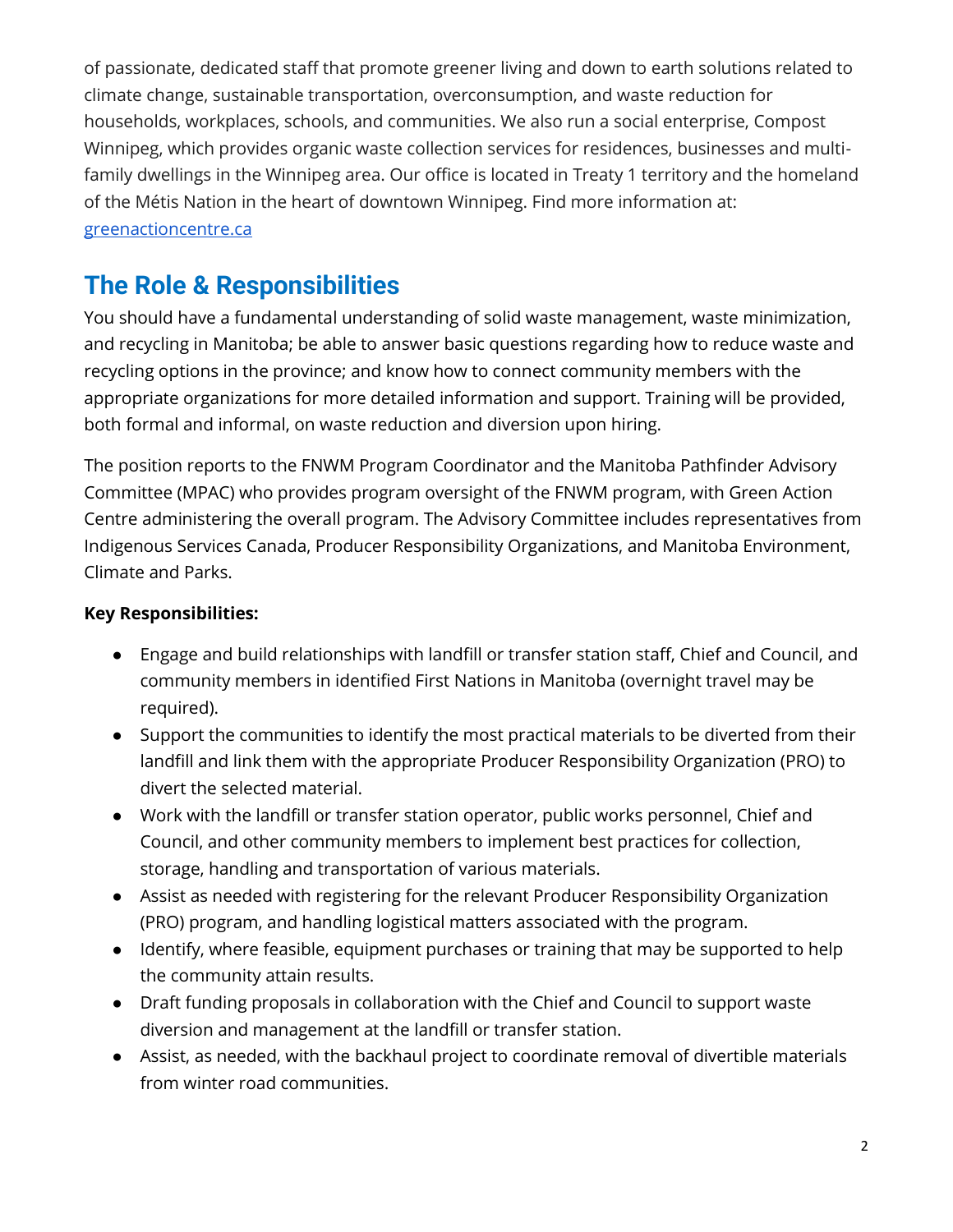- Identify immediate and long-term training, education and capacity building needs and opportunities for the specified communities related to waste minimization.
- Engage communities to create awareness and build support for households, schools, leadership and community members on the various PRO material programs when implemented.
- Foster independence and pride so that the landfill operators and community champions feel empowered to continue waste minimization and recycling activities.
- Work with the identified communities and others to identify challenges to the implementation of solid waste reduction and recycling efforts, and find practical solutions.
- Provide monthly written updates to the Project Coordinator regarding activities and progress, including community trends or waste management issues encountered.
- Attend quarterly meetings with the Manitoba Pathfinders Advisory Committee as required.
- Assist with the development of resources to support landfill staff, Chief and Council, and community champions in their waste minimization efforts.
- Assist with preparing an annual report that documents the process undertaken with the communities, including photos, monthly updates, successes and challenges, detailed summary of materials removed from the community, education and capacity building needs and opportunities, and tangible waste minimization results.
- Look for opportunities to build partnerships with other communities and organizations, and address challenges in removing materials.
- Participate in training, including informal (e.g. with Producer Responsibility Organizations) and formal (e.g. SWANA Landfill Operator Basics Training).

## **Knowledge, Experience and Characteristics:**

- Experience working/volunteering with Manitoba First Nation communities.
- Knowledge of sustainable solid waste management practices, including composting, in Manitoba.
- Familiarity with First Nation governments, their function and structure.
- Excellent interpersonal and communication skills with the ability to establish credibility with varied stakeholders.
- Ability to actively listen to, respect, consider and incorporate the views of others.
- Ability to work alone effectively and as part of a team.
- Ability to think creatively to find solutions and see opportunities.
- Possess strong facilitation and collaboration skills.
- Excellent written and presentation skills.
- Solid organizational and time-management skills.
- Proven effective use of budget and resources in a transparent and accountable manner.
- Experience with social media (Facebook) and MS Office (Word, PowerPoint, Excel).